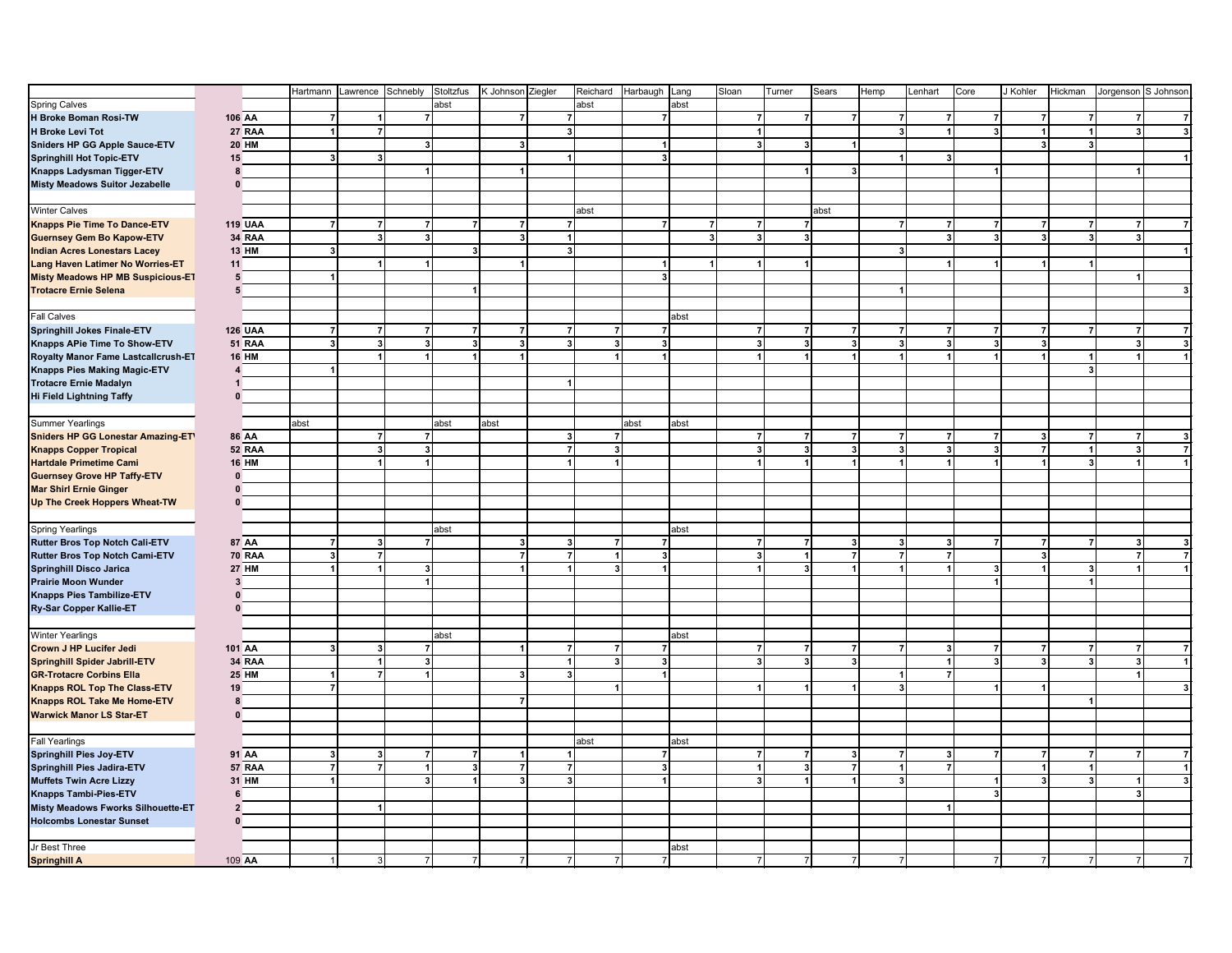| <b>Knapps B</b>                         | 34 RAA         |                         | $\overline{1}$                   | 3                            | 3 <sup>1</sup>       | $\mathcal{R}$                  |                      | $\mathbf{3}$   |                |                | 3 <sup>1</sup><br>$\overline{3}$               | $\mathbf{1}$            | 1                    | 3                       | $\vert$ 1      |                         | 3 <sup>1</sup> | 3              |                         |
|-----------------------------------------|----------------|-------------------------|----------------------------------|------------------------------|----------------------|--------------------------------|----------------------|----------------|----------------|----------------|------------------------------------------------|-------------------------|----------------------|-------------------------|----------------|-------------------------|----------------|----------------|-------------------------|
| <b>Springhill C</b>                     | 30 HM          | $\overline{7}$          | $\overline{7}$                   | 3 <sup>1</sup>               |                      |                                |                      |                |                |                |                                                | $\mathbf{3}$            |                      | $\overline{7}$          |                | $\mathbf{1}$            |                |                | $\mathbf{1}$            |
| <b>Springhill B</b>                     | 25             | $\overline{3}$          |                                  | $\vert$                      |                      | $\overline{1}$                 |                      |                |                |                | $\mathbf{1}$                                   |                         | 3 <sup>1</sup>       | $\overline{1}$          | 3              | $\mathbf{3}$            | 1              |                | $\mathbf{3}$            |
| <b>Knapps A</b>                         | $\mathbf 0$    |                         |                                  |                              |                      |                                |                      |                |                |                |                                                |                         |                      |                         |                |                         |                |                |                         |
|                                         |                |                         |                                  |                              |                      |                                |                      |                |                |                |                                                |                         |                      |                         |                |                         |                |                |                         |
| Yearlings in Milk                       |                |                         |                                  |                              |                      |                                |                      |                | abst           |                |                                                |                         |                      |                         |                |                         | abst           |                |                         |
|                                         |                | $\overline{7}$          |                                  | $\overline{7}$               |                      |                                |                      | 7              |                | $\overline{7}$ |                                                | $\overline{7}$          |                      | $\overline{7}$          |                |                         |                |                |                         |
| <b>Knapps Copper Tonic</b>              | 115 AA         |                         | $\overline{7}$                   |                              | $\overline{7}$       |                                |                      |                |                |                |                                                |                         | 7                    |                         | 3              | 7                       |                | 7              | $\overline{7}$          |
| <b>Springhill Lonestar Universe-ETV</b> | 49 RAA         | $\overline{1}$          | $\mathbf{3}$                     | 3                            | 1 <sup>1</sup>       |                                |                      | $\overline{3}$ |                |                | 3                                              | $\mathbf{3}$            | $\overline{3}$       | 3                       | $\overline{7}$ | $\mathbf{3}$            |                | $\mathbf{3}$   | $\mathbf{3}$            |
| <b>Knapps Regis Tamaris-ETV</b>         | 11 HM          |                         | $\overline{1}$                   | $\overline{3}$               | 3 <sup>1</sup>       |                                |                      |                |                | $\mathbf{1}$   |                                                |                         | $\mathbf{1}$         |                         |                |                         |                |                |                         |
| <b>Hickman Valleys Martin Quest</b>     | 11             | $\overline{3}$          |                                  |                              |                      |                                |                      |                |                |                |                                                |                         |                      |                         |                |                         |                |                | $\overline{1}$          |
| <b>HCF Kriminal Brownie</b>             | $\mathbf{1}$   |                         |                                  |                              |                      |                                |                      |                |                |                |                                                |                         |                      |                         |                |                         |                |                |                         |
| <b>Knapps Regis Tamlou-ETV</b>          | $\mathbf{0}$   |                         |                                  |                              |                      |                                |                      |                |                |                |                                                |                         |                      |                         |                |                         |                |                |                         |
|                                         |                |                         |                                  |                              |                      |                                |                      |                |                |                |                                                |                         |                      |                         |                |                         |                |                |                         |
|                                         |                |                         |                                  |                              |                      |                                |                      |                |                |                |                                                |                         |                      |                         |                |                         |                |                |                         |
| Jr. 2s                                  |                |                         |                                  |                              |                      |                                |                      | abst           |                |                |                                                |                         |                      |                         |                |                         | abst           |                |                         |
| Knapps A Pie Tambi-Lex-ETV              | <b>119 UAA</b> | $\overline{7}$          | $\overline{7}$<br>$\overline{7}$ | 7                            |                      | 71<br>$\overline{7}$           | $\overline{7}$       |                | $\overline{7}$ |                | 7<br>$\overline{7}$                            | $\overline{7}$          | 7                    | $\overline{7}$          | 7              | $\overline{7}$          |                | $\overline{7}$ | $\overline{7}$          |
| Millborne HP Alymo Finally-ETV          | 45 RAA         | $\mathbf{3}$            | $\overline{\mathbf{3}}$          | 3<br>$\blacktriangleleft$    | 3 <sup>1</sup>       | $\overline{1}$                 | 3                    |                | 3 <sup>1</sup> |                | $\mathbf{3}$<br>3                              | 3 <sup>1</sup>          | 3 <sup>l</sup>       | $\mathbf{3}$            | 3 <sup>1</sup> | $\mathbf{1}$            |                | 3              | $\mathbf{3}$            |
| <b>Sniders Doc Jamie</b>                | <b>19 HM</b>   |                         | $\vert$                          | $\mathbf{3}$<br>1            | $\blacktriangleleft$ | $\overline{\mathbf{3}}$        |                      |                | 1              | $\vert$        | $\overline{1}$                                 | $\vert$                 | 1 <sup>1</sup>       | $\mathbf{1}$            |                | $\overline{\mathbf{3}}$ |                |                | $\mathbf{1}$            |
| <b>Sniders Doc Ainsley</b>              | $\overline{2}$ |                         |                                  |                              |                      |                                |                      |                |                |                |                                                |                         |                      |                         | $\vert$ 1      |                         |                |                |                         |
| <b>Hickman Valleys Martin Brylee</b>    | $\mathbf{1}$   |                         |                                  |                              |                      |                                | 1                    |                |                |                |                                                |                         |                      |                         |                |                         |                |                |                         |
| <b>Valley Gem Luck Deidra</b>           | 1              | $\vert$                 |                                  |                              |                      |                                |                      |                |                |                |                                                |                         |                      |                         |                |                         |                |                |                         |
|                                         |                |                         |                                  |                              |                      |                                |                      |                |                |                |                                                |                         |                      |                         |                |                         |                |                |                         |
|                                         |                |                         |                                  |                              |                      |                                |                      |                |                |                |                                                |                         |                      |                         |                |                         |                |                |                         |
| <b>Sr. 2s</b>                           |                |                         |                                  | abst                         |                      |                                |                      |                | abst           |                |                                                |                         |                      |                         |                |                         |                |                |                         |
| Springhill Fame Urania-ETV              | <b>119 UAA</b> | $\overline{7}$          | $\overline{7}$                   | $\overline{7}$               | $\overline{7}$       | $\overline{7}$                 | $\overline{7}$       | $\overline{7}$ |                |                | $\mathbf{7}$<br>$\overline{7}$                 | $\overline{7}$          | $\overline{7}$       | $\overline{7}$          | $\overline{7}$ | $\overline{7}$          | $\mathbf{7}$   | $\overline{7}$ | $\overline{7}$          |
| Springhill Kojack Uno-ETV               | 49 RAA         | $\mathbf{3}$            | $\mathbf{3}$                     | 3                            | 3                    | $\mathbf{3}$                   | 3                    | 3 <sup>1</sup> |                |                | $\vert$ <sub>3</sub> $\vert$<br>3 <sup>1</sup> | $\overline{\mathbf{3}}$ | 1                    | 31                      | 3 <sup>1</sup> | $\mathbf{3}$            | 3 <sup>1</sup> | 3              | $\mathbf{3}$            |
| <b>Hollow View Senator Senora</b>       | <b>10 HM</b>   |                         | $\overline{1}$                   |                              |                      |                                |                      | $\mathbf{1}$   |                | $\mathbf{1}$   |                                                | $\mathbf{1}$            | 3 <sup>1</sup>       |                         | $\vert$        |                         |                |                | $\mathbf{1}$            |
| <b>Villa Crest Magic Tamryn</b>         | 8              | $\vert$                 |                                  | 1                            | 1                    | $\mathbf{1}$                   |                      |                |                |                | 1                                              |                         |                      |                         |                | $\overline{1}$          | 1              |                |                         |
| <b>Knapps Pies Superior-ETV</b>         | $\mathbf{1}$   |                         |                                  |                              |                      |                                |                      |                |                |                |                                                |                         |                      |                         |                |                         |                |                |                         |
| Knapps Kringle Tappy-ET                 | $\mathbf{0}$   |                         |                                  |                              |                      |                                |                      |                |                |                |                                                |                         |                      |                         |                |                         |                |                |                         |
|                                         |                |                         |                                  |                              |                      |                                |                      |                |                |                |                                                |                         |                      |                         |                |                         |                |                |                         |
|                                         |                |                         |                                  |                              |                      |                                |                      |                |                |                |                                                |                         |                      |                         |                |                         |                |                |                         |
| Jr. 3s                                  |                |                         |                                  | abst                         |                      |                                |                      |                |                |                |                                                |                         |                      |                         |                |                         |                |                |                         |
| <b>Hi Guern View Diva Designer</b>      | <b>126 UAA</b> | $\overline{7}$          | $\overline{7}$                   | $\overline{7}$               |                      | $\mathbf{z}$<br>$\overline{7}$ |                      | $\overline{7}$ | $\mathbf{z}$   |                | $\mathbf{z}$<br>$\overline{7}$                 | $\overline{7}$          | $\mathbf{7}$         | $\overline{7}$          | $\mathbf{7}$   | $\overline{7}$          | $\mathbf{z}$   | $\overline{7}$ | $\overline{7}$          |
| <b>Valley Gem Atlas Malt-ET</b>         | 54 RAA         | $\overline{\mathbf{3}}$ | $\mathbf{3}$                     | $\mathbf{3}$                 | 3 <sup>1</sup>       | $\mathbf{3}$                   | 3                    | 3 <sup>1</sup> | 3 <sup>1</sup> |                | 3 <sup>1</sup><br>$\overline{\mathbf{3}}$      | $\overline{\mathbf{3}}$ | 3 <sup>1</sup>       | $\overline{\mathbf{3}}$ | 3 <sup>1</sup> | 3 <sup>1</sup>          | 3 <sup>1</sup> | 3 <sup>1</sup> | $\overline{\mathbf{3}}$ |
| <b>Walnut Corner Rebel Avita</b>        | <b>15 HM</b>   |                         | $\blacktriangleleft$             |                              |                      |                                |                      |                | 1              | $\mathbf{1}$   |                                                | $\mathbf{1}$            | $\mathbf{1}$         |                         | $\overline{1}$ |                         | 1 <sup>1</sup> |                | 1                       |
| <b>Valley Gem Duallys Fierce</b>        | $\overline{2}$ |                         |                                  |                              |                      |                                |                      |                |                |                |                                                |                         |                      |                         |                |                         |                |                |                         |
| <b>Eber Acres N Alivia</b>              | 1              |                         |                                  |                              |                      |                                |                      |                |                |                |                                                |                         |                      |                         |                |                         |                |                |                         |
| <b>Golden Gapp Spider Angelina</b>      | $\Omega$       |                         |                                  |                              |                      |                                |                      |                |                |                |                                                |                         |                      |                         |                |                         |                |                |                         |
|                                         |                |                         |                                  |                              |                      |                                |                      |                |                |                |                                                |                         |                      |                         |                |                         |                |                |                         |
| Sr.3s                                   |                |                         |                                  | abst                         |                      |                                |                      |                | abst           |                |                                                |                         |                      |                         |                |                         |                |                |                         |
|                                         |                |                         |                                  |                              |                      |                                |                      |                |                |                |                                                |                         |                      |                         |                |                         |                |                |                         |
| Millborne HP Kringle Tara               | 107 AA         | $\overline{7}$          | $\overline{7}$                   | $\overline{7}$               | $\overline{7}$       | $\overline{7}$                 | 7                    | $\mathbf{3}$   |                |                | $\mathbf{7}$<br>$\overline{7}$                 | $\overline{7}$          | $\overline{7}$       | $\overline{7}$          | $\overline{7}$ | $\mathbf{3}$            | 3 <sup>1</sup> | $\overline{7}$ | $\overline{7}$          |
| <b>Warwick Manor Ty Carter</b>          | 62 RAA         | $\overline{\mathbf{3}}$ | $\overline{\mathbf{3}}$          | $\mathbf{3}$                 | $\mathbf{3}$         | $\mathbf{a}$                   |                      | $\overline{7}$ |                |                | 3 <sup>1</sup><br>3                            | 3                       | 3 <sup>1</sup>       | $\mathbf{3}$            | 3              | $\overline{7}$          | $\mathbf{z}$   | $\overline{ }$ | $\mathbf 3$             |
| Four Winds Activate Heaven              | <b>10 HM</b>   | $\blacktriangleleft$    |                                  |                              | 1                    | $\blacktriangleleft$           |                      | 1              |                | $\mathbf{1}$   | $\blacktriangleleft$                           | $\overline{1}$          | $\mathbf{1}$         |                         | $\overline{1}$ |                         |                |                |                         |
| <b>Anovadales Silver Envy</b>           | 5              |                         |                                  |                              |                      |                                |                      |                |                |                |                                                |                         |                      |                         |                |                         | 1              |                | $\mathbf{1}$            |
| Springhill Mentor Jamaica-ET            | $\overline{2}$ |                         | $\mathbf 1$                      |                              |                      |                                |                      |                |                |                |                                                |                         |                      | -1                      |                |                         |                |                |                         |
| <b>Lavon Farms Novak Rattle</b>         | $\mathbf{0}$   |                         |                                  |                              |                      |                                |                      |                |                |                |                                                |                         |                      |                         |                |                         |                |                |                         |
|                                         |                |                         |                                  |                              |                      |                                |                      |                |                |                |                                                |                         |                      |                         |                |                         |                |                |                         |
| 4 year olds                             |                | abst                    |                                  |                              | abst                 |                                | abst                 |                | abst           |                |                                                |                         |                      |                         |                |                         |                |                |                         |
|                                         | 105 UAA        |                         | $\overline{7}$                   | 7                            |                      |                                |                      |                |                | $\overline{7}$ |                                                | $\overline{7}$          | $\overline{7}$       |                         | $\overline{7}$ |                         | $\overline{7}$ |                | $\overline{7}$          |
| <b>Misty Meadows Rebel Suite</b>        |                |                         |                                  |                              |                      |                                |                      |                |                |                |                                                |                         |                      |                         |                |                         |                |                |                         |
| <b>Sniders Gary Anjolee</b>             | 45 RAA         |                         | $\overline{3}$                   | 3<br>3                       |                      |                                |                      | 3              |                |                | 3 <sup>1</sup>                                 | 3                       | 3                    |                         | $\overline{3}$ | 3                       | 3 <sup>1</sup> |                | 3                       |
| <b>Up The Creek Jester Kazaam</b>       | 13 HM          |                         |                                  |                              |                      |                                |                      |                |                | $\mathbf{1}$   |                                                |                         |                      |                         | $\overline{1}$ |                         |                |                | $\mathbf{1}$            |
| <b>Summitridge Royalty First Lady</b>   | $\overline{2}$ |                         |                                  |                              |                      |                                |                      |                |                |                |                                                |                         |                      |                         |                |                         |                |                |                         |
| <b>Hartdale Top Notch Coco</b>          | $\mathbf{0}$   |                         |                                  |                              |                      |                                |                      |                |                |                |                                                |                         |                      |                         |                |                         |                |                |                         |
| <b>Luckyvale Grumpy Kaz-ET</b>          | $\Omega$       |                         |                                  |                              |                      |                                |                      |                |                |                |                                                |                         |                      |                         |                |                         |                |                |                         |
|                                         |                |                         |                                  |                              |                      |                                |                      |                |                |                |                                                |                         |                      |                         |                |                         |                |                |                         |
| 5 yr olds                               |                |                         |                                  |                              |                      |                                |                      |                |                |                |                                                |                         |                      |                         |                |                         |                |                |                         |
|                                         |                | $\overline{7}$          |                                  | 7                            |                      | $\overline{7}$                 | $\overline{7}$       | $\overline{7}$ |                |                |                                                | $\overline{7}$          | $\mathbf{7}$         | $\overline{7}$          |                | $\overline{7}$          |                | 7              |                         |
| <b>Willow Brook Labron Toni</b>         | <b>133 UAA</b> |                         | $\overline{7}$                   | $\overline{7}$               | $\overline{7}$       |                                |                      |                | $\mathbf{7}$   |                | $\mathbf{7}$<br>$\overline{7}$                 |                         |                      |                         | $\overline{7}$ |                         | $\overline{7}$ |                | $\overline{7}$          |
| <b>Mar Ral Maestro Milly</b>            | <b>55 RAA</b>  | $\overline{\mathbf{3}}$ | $\mathbf{3}$                     | $\overline{\mathbf{3}}$<br>3 | $3\overline{)}$      | $\mathbf{3}$                   | 3                    | 3 <sup>1</sup> | 3 <sup>1</sup> |                | 3<br>$\mathbf{3}$                              | $\mathbf{3}$            | 3                    | 3                       | 3              | $\mathbf{3}$            | 3 <sup>1</sup> |                | 3                       |
| <b>Kadence Fames Buttercup</b>          | <b>14 HM</b>   |                         | $\overline{1}$                   | $\blacktriangleleft$<br>1    | $\mathbf{1}$         |                                | $\blacktriangleleft$ | $\mathbf{1}$   | 1              | $\vert$ 1      | $\vert$ 1                                      | $\vert$ 1               |                      | 1                       | $\vert$ 1      |                         | 1              |                | $\mathbf{1}$            |
| Knapps Toolite Regis Trista-ET          | 6              | $\blacktriangleleft$    |                                  |                              |                      |                                |                      |                |                |                |                                                |                         | $\blacktriangleleft$ |                         |                |                         |                |                |                         |
| Lang Haven Laredo Nutella               | $\mathbf{1}$   |                         |                                  |                              |                      | $\mathbf{1}$                   |                      |                |                |                |                                                |                         |                      |                         |                |                         |                |                |                         |